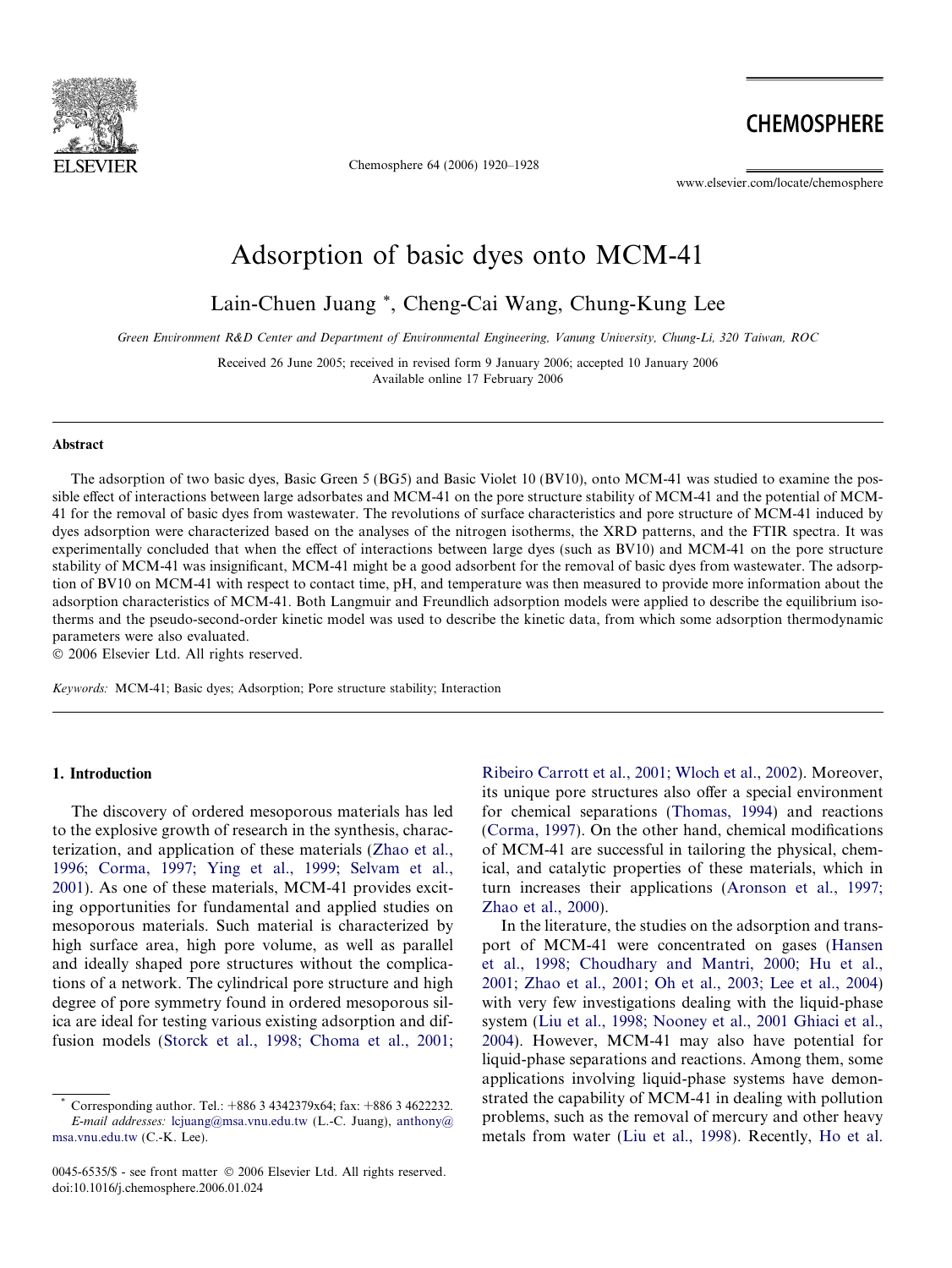[\(2003\)](#page-7-0) have shown that materials prepared by grafting amino- and carboxylic-containing functional groups onto MCM-41 might be a useful adsorbent for the removal of Acid blue 25 and Methylene blue dyes from wastewater and these adsorbents can be regenerated by simple washing with alkaline or acid solution to recover the adsorbents and adsorbed dyes. For these adsorption investigations, it was found that the interactions between adsorbates and surface functional groups of MCM-41 might play a key role on the determination of adsorption properties of the original and chemical modified MCM-41 samples. Because one main obstacle for the widespread industrial application of ordered mesoporous silica is its structure stability, the effects of interaction between large adsorbates (e.g., dyes) and adsorbents on the pore structure stability of MCM-41 must first be examined.

In the present study, our objective is to examine the possible effect of interactions between large dyes and MCM-41 on the pore structure of MCM-41 and the potential of MCM-41 for the removal of dyes from wastewater by measuring the adsorption data of two basic dyes, BG5 and BV10. The changes of surface characteristics and pore structure of MCM-41 introduced by dyes adsorption were characterized based on the analyses of the nitrogen adsorption isotherms, the XRD patterns, and the FTIR spectra. The relationship between the alteration in the pore structure and the change in the adsorption capacity of MCM-41 was discussed. Moreover, for dye with high adsorption capacity, the adsorption processes with respect to pH, contact time, and temperature was also measured to provide more information about the adsorption characteristics of MCM-41. The equilibrium data were fitted into Langmuir and Freundlich equations to determine the correlation between the isotherm models and experimental data. The kinetic and thermodynamic parameters were calculated to determine the adsorption mechanism.

#### 2. Materials and adsorption isotherms

#### 2.1. Adsorbent

Mesoporous MCM-41 has been successfully prepared using different synthesis procedures and conditions ([Ying](#page-8-0) [et al., 1999](#page-8-0)). For this study, the MCM-41 powder was crystallized from an alkaline solution containing cetyltrimethylammonium bromide (CTABr, 99%, Merck), sodium silicate solution (Na<sub>2</sub>O, 7.5–8.5%, SiO<sub>2</sub>, 25.8–28.5%, Merck), sulfuric acid (98%, Merck), and deionized water in the mole ratio of 1 CTABr:1.76  $Na<sub>2</sub>O:6.14 SiO<sub>2</sub>:335.23$  $H_2O:1.07 H_2SO_4$ . After 24 h of crystallization at room temperature, the MCM-41 powder was filtered, washed, and dried before it was calcined in a furnace at  $450^{\circ}$ C for 4 h to remove the organic template. The particle size distribution of the obtained MCM-41 measured with the zeta potential analyzer (Nano ZS, Malvern) was concentrated at 50–60 nm.

#### 2.2. Adsorbates

BG5 and BV10 were selected as adsorbates to discuss the adsorption selectivity of MCM-41 in terms of pore structure of adsorbent and molecular shape of adsorbates. Both compounds were of analytical grade from Sigma Chemical Co. (USA) and were used without further purification. The structures of both dyes are shown in Fig. 1.

#### 2.3. Adsorption measurements

The dye adsorption data from water solutions were obtained by the immersion method. BG5 and BV10 were first dried at 105 °C for 24 h to remove moisture before use. All of the dye solution was prepared with distilled water. For adsorption experiments, 0.1-g-MCM-41 was added into 100 ml of dye water solutions at the desired concentration. The pH of the solution was adjusted with NaOH or HCl solution to maintain a constant value. The preliminary experiment revealed that about 50 min was required for the adsorption process to reach equilibrium with a reciprocating shaker. The solution and solid phase were separated by centrifugation at 8000 rpm for 25 min in a Sorvall RC-5C centrifuge. A 15-ml aliquot of the supernatant was removed and analyzed for BG5 and BV10 by UV (Hitachi, U-2000) at the wave length of 655 and 555 nm, respectively. The adsorption capacity of dyes was then calculated using the relation  $Q = V\Delta C/m$ , where V was the volume of the liquid phase,  $m$  was the mass of the solid, and  $\Delta C$  was the difference between the initial and final concentration of dye at solutions, which could be computed simply from the initial and final UV readings. For the experiments of adsorption kinetics, the dye



Fig. 1. The structures of basic dyes: (a) BG5 and (b) BV10.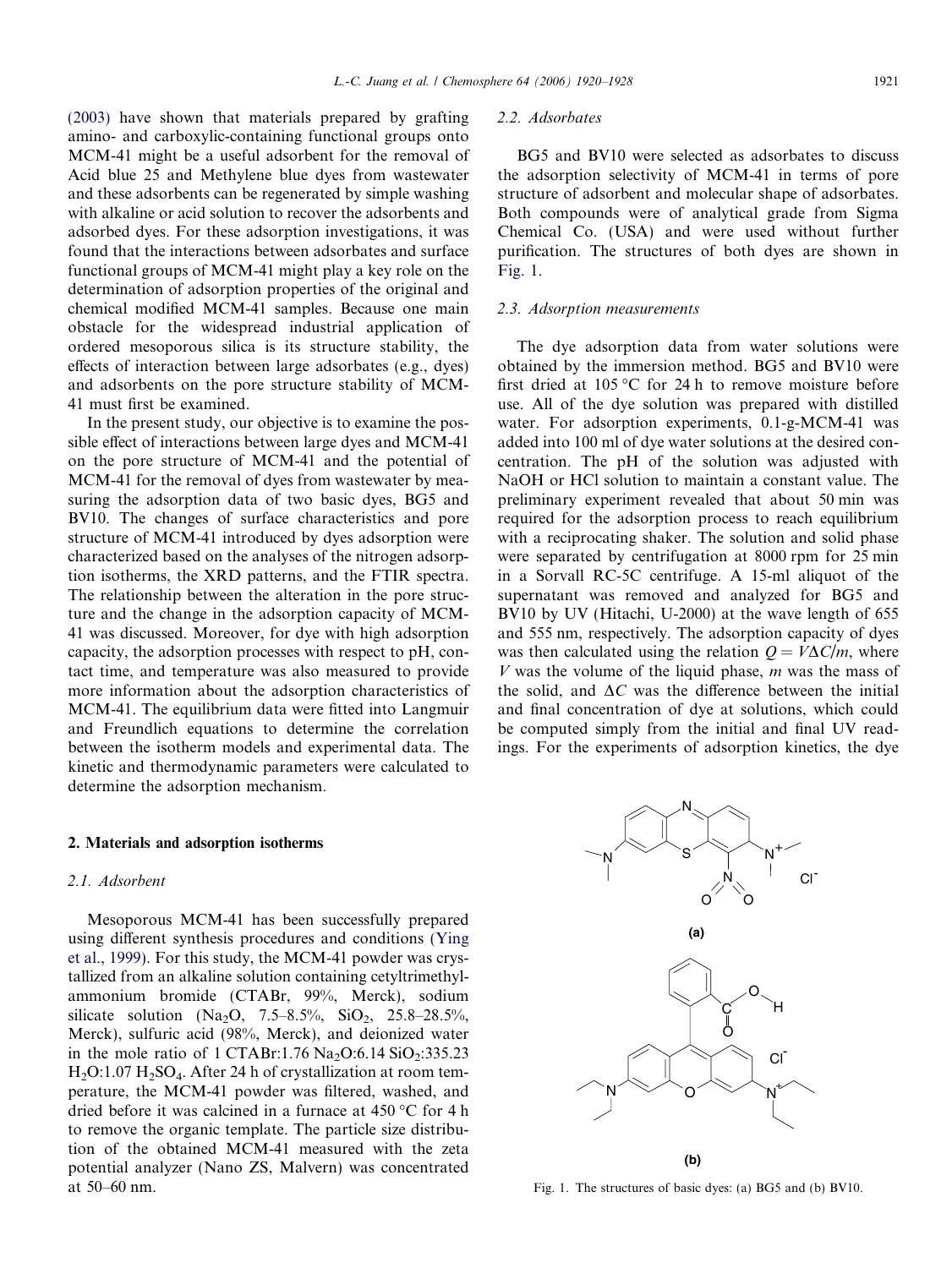adsorption amounts were determined by analyzing the solution at appropriate time intervals.

The effects of temperature and pH on the adsorption data were carried out by performing the adsorption experiments at various temperatures (25, 45, and 65  $^{\circ}$ C) and various pHs (2–11), respectively.

The phase structure and pore size of the MCM-41 samples before and after adsorbing dye were evaluated from the X-ray diffraction patterns obtained from Thermal ARL X-ray diffractometer equipped with a Cu K $\alpha$  radiation source and a graphite monochromator. The porous structure characteristics including surface area and pore volume were obtained from the conventional analysis of nitrogen isotherms measured at 77 K with Micromeritics TriStar 3000 apparatus. Fourier transform infrared (FTIR) spectra of MCM-41 samples were recorded using a Perkin Elemer Model 1600 FTIR spectrophotometer over the range 4000–400 cm-1 . IR spectra were obtained in KBr disks.

#### 3. Results and discussion

In this study, we attempt to identify the effects of the adsorbed dyes on the pore structure of MCM-41 and the potential of MCM-41 for the removal of basic dyes. We first examine the adsorption capacity of BG5 and BV10 onto MCM-41.

#### 3.1. Adsorption capacity of BG5 and BV10 on MCM-41

Fig. 2 shows the measured isotherms for BG5 and BV10 on the MCM-41 samples. For comparison, BG5 and BV10



Fig. 2. Adsorption isotherms of BG5 and BV10 on MCM-41, activated carbon, and Ca–Mont at  $25^{\circ}$ C and pH 4.

adsorption on the Ca–montmorillonite (Ca-Mont) [\(Wang](#page-8-0) [et al., 2004a\)](#page-8-0) and activated carbon (purchased from Merck) are also demonstrated. As presented in Fig. 2, the adsorption of BV10 on MCM-41 possesses the largest capacity among the examined adsorbents, indicating that MCM-41 may be an attractive adsorbent for the removal of basic dyes from wastewater. This result is contrast to the report of [Ho et al. \(2003\)](#page-7-0), i.e., MCM-41 is a poor adsorbent for Methylene blue with adsorption capacity only 54 mg/g. On the other hand, the adsorption capacity sequence for BG5 and BV10 may be varied for different adsorbents. For the Ca-Mont and activated carbon, the adsorption capacity of BG5 is larger than that of BV10, which is inverse proportional to the molecular sizes of adsorbates. For MCM-41, however, the adsorption capacity of BV10 is significantly higher than that of BG5, as manifested by the approximately 14-fold higher adsorption capacity of the BV10 (500 mg/g vs 36 mg/g). It is noteworthy that the adsorption capacity of BG5 on MCM-41 is similar to that of Methylene blue measured by [Ho et al.](#page-7-0) [\(2003\).](#page-7-0)

It is well known that the adsorption of basic dyes on montmorillonites is dominated by ion exchange processes [\(Wang et al., 2004a\)](#page-8-0). The small difference in adsorption properties of Ca-Mont for BG5 and BV10 may be due to the capability of interlamellar expansion of montmorillonite and larger organic cations often act as ''pillars'' which keep the aluminosilicate sheets permanently apart [\(Dentel](#page-7-0) [et al., 1998; Lee et al., 1999; Koh and Dixon, 2001](#page-7-0)). However, the significant difference existing in adsorption capacity for BG5 and BV10 on MCM-41 cannot be explained with the above adsorption mechanism because the intrinsically neutral characteristics of MCM-41 surface and the incapability of expansion of the cylindrical pore of MCM-41. Another way to interpret the above results may be with the aid of the difference existing in the interactions between basic dyes and surface hydroxyl groups of MCM-41. In general, it was found that the interactions between the incorporated dye molecules and MCM-41 were very strong [\(Stefan and Markus, 1999; Lia et al.,](#page-8-0) [2006\)](#page-8-0). On the other hand, it has been well established that the adsorbed Methylene blue on hydroxylated surface (e.g., MCM-41) is usually coordinated to four surface hydroxyl groups ([Kaewprasit et al., 1998\)](#page-7-0). Because the molecular configurations of both BG5 and BV10 are similar to the Methylene blue, the interaction configuration proposed above may be also applied to the systems of BG5 and BV10 on MCM-41. Accordingly, because the BG5 possesses more polar atoms (N and S), the interaction between BG5 and MCM-41 may be stronger than that between BV10 and MCM-41. This may induce a collapse in the pore structure of MCM-41, and then create a sharp decrease in the adsorption capacity. In follows, the revolutions of surface and pore structure of MCM-41 before and after adsorbing basic dyes are examined with the analysis of nitrogen isotherms, XRD patterns, and FTIR spectra to give some supports on the above deduction.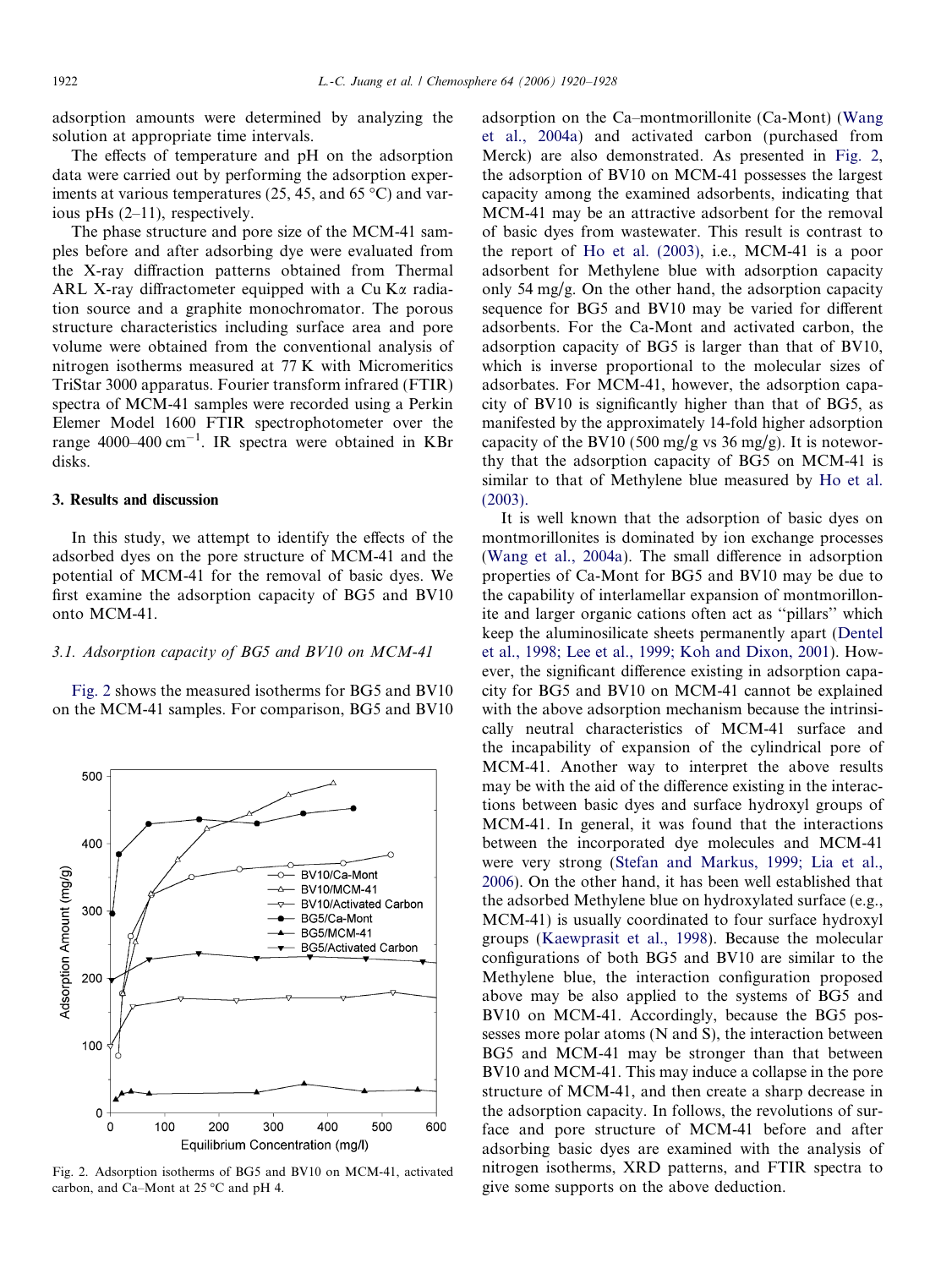# <span id="page-3-0"></span>3.2. Effects of dye adsorption on the surface characteristics and pore structure of MCM-41

Fig. 3(a) shows the nitrogen adsorption–desorption isotherms measured on the MCM-41s before and after adsorbing BG5 and BV10. Some key features may be found directly from this figure. It can be seen that the monolayer capacity, thus the BET surface area of MCM-41, becomes smaller when basic dyes are adsorbed. This result implies that the large basic dyes may screen some MCM-41 surface rugosity, which becomes inaccessible for the nitrogen molecule and then, decreases the BET surface area. To examine whether or not the surface screening effect exists, we estimated and compared the surface fractal dimension D of all examined MCM-41s through the nitrogen isotherms with the aid of fractal version of Frenkel– Halsey–Hill equations. Usually, the obtained surface fractal dimension is between 2 and 3. A surface with  $D = 2$  indicates that it is regular and smooth. A higher D value suggests a greater wiggle and space-filling surface. At a *D* value close to 3, the surface is extremely irregular. Therefore, the *D* value can be considered an operative measure of the surface roughness ([Lee and Tsay, 1998\)](#page-8-0). The classical Frenkel–Halsey–Hill theory on multilayer adsorption was extended to fractal surfaces

$$
N/N_m \sim \left[ RT \ln(P_0/P) \right]^{-1/m},\tag{1}
$$

where  $N/N_m$  represents the surface fractional coverage, and P and  $P_0$  were the equilibrium and saturation pressures of the adsorbate, respectively. Two types of fractal isotherm equations were thus proposed [\(Lee, 2001](#page-7-0)). If the van der Waals attractions between the solid and adsorbed film is the dominating factor, then for self-similar surfaces,



Fig. 3. (a) Nitrogen adsorption isotherms of the examined MCM-41s. The adsorption amounts for BG5MCM and BV10MCM are 32.5 and 376.2 mg/g, respectively. (b) Log-log plot of  $N/N_m$  vs ln  $P_0/P$  showing the linear range, where fractal behavior is observed. (c) XRD patterns of the examined MCM-41s. (d) FTIR spectra of the examined MCM-41s.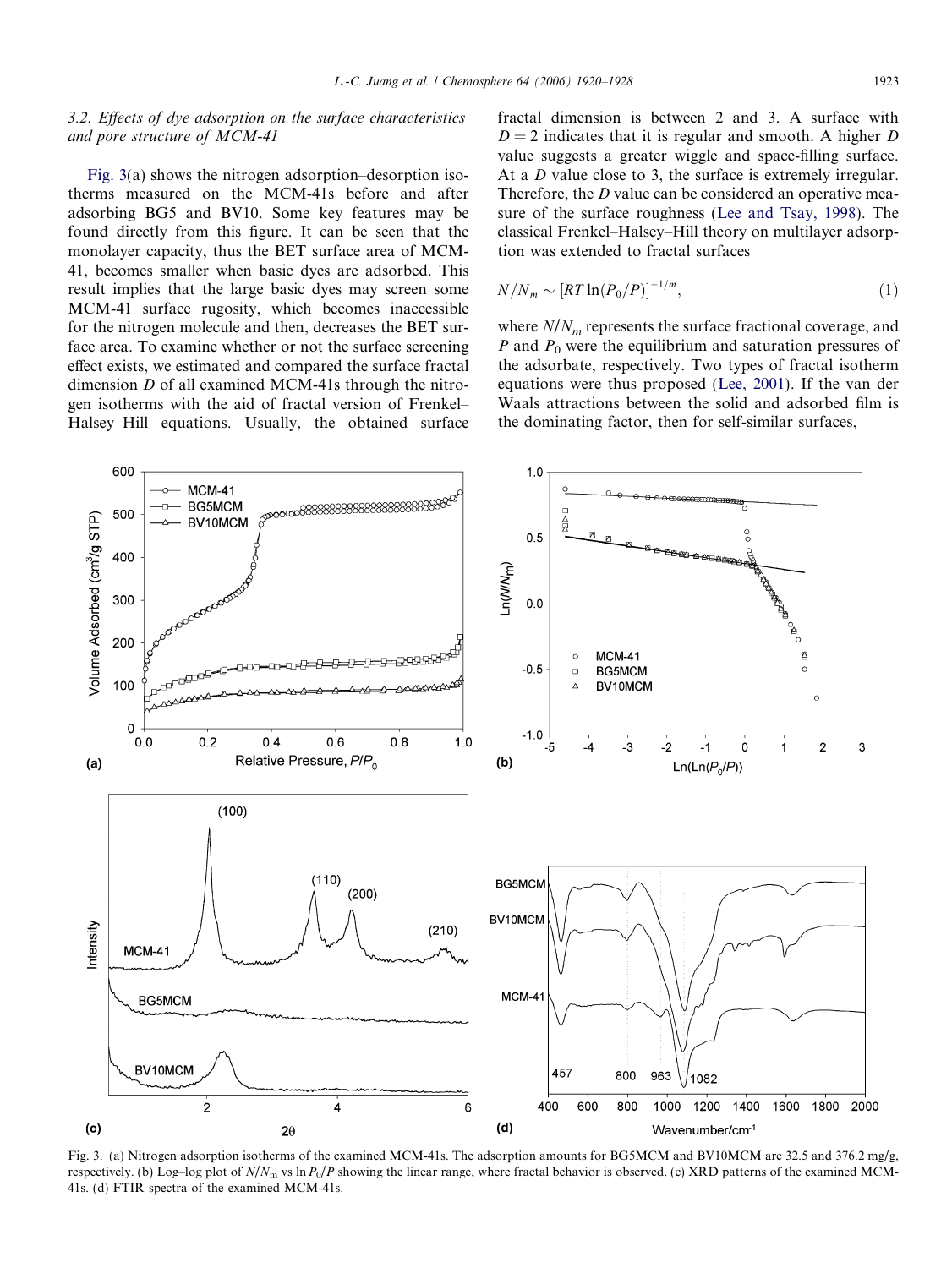$$
D = 3\left[1 - \frac{1}{m}\right].\tag{2}
$$

On the other hand, if the liquid/gas surface tension (capillary force) is more important, then for self-similar surfaces,

$$
D = 3 - \frac{1}{m}.\tag{3}
$$

The evaluation of D from Eqs.  $(2)$  and  $(3)$  for nitrogen isotherms on all examined MCM-41s is illustrated in [Fig. 3\(](#page-3-0)b) and the results are presented in Table 1. Because all samples show obvious capillary condensation in the mesopore range, we should use Eq.  $(3)$  to evaluate D. As demonstrated in Table 1, the changes of  $D$  values of MCM-41 during the adsorption processes of BG5 and BV10 are slight, indicating the surface screening effect is insignificant. Moreover, it is found that the D values for all MCM-41s are high (close to 3). For MCM-41, although its cylindrical pore structure is assumed to be high degree of pore symmetry, in some cases it still has opportunity to possess some larger and discontinuous inter-connected pores ([Beck](#page-7-0) [et al., 1992](#page-7-0)), which may induce the hysteresis loop in the nitrogen isotherm, as indicated in [Fig. 3\(](#page-3-0)a). The existence of these additional inter-connected pores may destroy the ideally shaped pore structures of MCM-41, and then increase the D values.

Another possibility for the reduction of the BET surface area induced by dye adsorption may come from the pore blocking effect, i.e., the large dye molecule may clog some smaller pores and inhibit the passage of nitrogen molecules into these pores. Because the surface screening effect is insignificant, the pore blocking effect may be responsible for the decrease of surface area induced by the dyes adsorption. This may be further revealed with the decrease in microporous area in MCM-41 after adsorbing BG5 and BV10, as shown in Table 1.

The other key feature in [Fig. 3\(](#page-3-0)a) is that primary MCM-41 shows clear capillary condensation at moderate nitrogen pressure. However, the capillary condensation phenomenon becomes diffuse when BG5 and BV10 are adsorbed on MCM-41, signifying the adsorption process may decrease the pore sizes uniformity. The pore sizes can be calculated from the X-ray diffraction interplanar spacing [\(Fig. 3](#page-3-0)(c)) and nitrogen isotherms [\(Fig. 3](#page-3-0)(a)) using the equation

$$
S = bd(\rho V_{\rm p}/(1+\rho V_{\rm p}))^{1/2},\tag{4}
$$

where  $S$  is the pore size,  $b$  is a constant dependent on the assumed pore geometry and is equal to 1.155 for hexagonal models, d is the XRD (100) interplanar spacing,  $V_p$  is the mesoporous volume, and  $\rho$  is the pore wall density (ca.  $2.2 \text{ cm}^3/\text{g}$  for siliceous materials) ([Kruk et al., 1997\)](#page-7-0). It is noteworthy that the average pore size of BG5MCM is difficult to estimate because the  $(100)$  peak is nonexistent in [Fig. 3\(](#page-3-0)c). As listed in Table 1, the adsorption of BV10 may decrease the pore size of MCM-41 to some extent.

Finally, the saturation adsorption capacity shown in [Fig. 3\(](#page-3-0)a) also suggests an enormous decrease in the total pore volume of MCM-41 after both BG5 and BV10 are adsorbed (see also Table 1). Obviously, the adsorption process of basic dyes leads to the simultaneous decrease in the specific surface area, pore size, and pore volume of MCM-41.

The XRD patterns accompanied with the adsorption processes are demonstrated in [Fig. 3\(](#page-3-0)c). The presence of both  $(100)$  and  $(200)$  diffraction peaks in the primary MCM-41 are evidence of good crystallinity of the prepared powder. However, a severe modification of the phase structure emerges from [Fig. 3](#page-3-0)(c) after adsorbing BG5 and BV10. If the diffraction patterns are compared, it is clearly observed that BG5MCM is less crystalline than BV10MCM, indicated by the sharp decrease in the intensity of most MCM-41 peaks. Infrared spectra of MCM-41, BG5MCM, and BV10MCM were demonstrated in [Fig. 3\(](#page-3-0)d). As shown in [Fig. 3\(](#page-3-0)d), the three well-known vibrational modes of a-SiO<sub>2</sub> are visible in all spectra. These are the rocking mode near  $457 \text{ cm}^{-1}$ , the symmetrical stretching mode near  $800 \text{ cm}^{-1}$ , and the asymmetric stretching mode near  $1082 \text{ cm}^{-1}$  in which the oxygen atom vibrates along a line parallel to a line joining the adjacent silicon atoms. However, the absorption peak around  $963 \text{ cm}^{-1}$  observed in the MCM-41 disappears for both BG5MCM and BV10MCM, indicating the possibility of the collapse of the MCM-41 mesoporous structure [\(Gu](#page-7-0) [et al., 1999](#page-7-0)). For BG5MCM, this collapse is further confirmed with the disappearance of  $(100)$  peak's signal of XRD patterns of MCM-41 shown in [Fig. 3\(](#page-3-0)c). However, the change in the pore structure of BV10MCM is more likely due to the inherent disorder induced by the adsorption of BV10 because the main peak signal of XRD pattern of MCM-41 still exists.

According to the adsorption capacity and the analysis of nitrogen isotherms, XRD patterns, and FTIR spectra, it is experimentally demonstrated that if the inherent disorder (in the pore structure of MCM-41) induced by basic dyes

Table 1

Specific surface areas, specific pore volumes, average pore diameters, and surface fractal dimensions for the examined samples

| Solid              | Abbreviation             | <b>BET</b> surface<br>area $(m^2/g)$ | Micropore surface<br>area $(m^2/g)$ | Total pore<br>volume $\rm(cm^3/g)$ | Micropore<br>volume $\text{cm}^3\text{/g}$ | Average pore<br>diameter (nm) | Surface fractal<br>dimension $(D)$ |
|--------------------|--------------------------|--------------------------------------|-------------------------------------|------------------------------------|--------------------------------------------|-------------------------------|------------------------------------|
| $MCM-41$           | $\overline{\phantom{a}}$ | 1003.5                               | 39.9                                | 0.76                               | 0.01                                       | 3.96                          | 2.99                               |
| BG5/MCM-41         | BG5MCM                   | 458.4                                | 4.5                                 | 0.25                               | $\approx 0$                                | $\qquad \qquad -$             | 2.95                               |
| <b>BV10/MCM-41</b> | BV10MCM                  | 265.8                                | 4.9                                 | 0.13                               | $\approx 0$                                | 2.11                          | 2.96                               |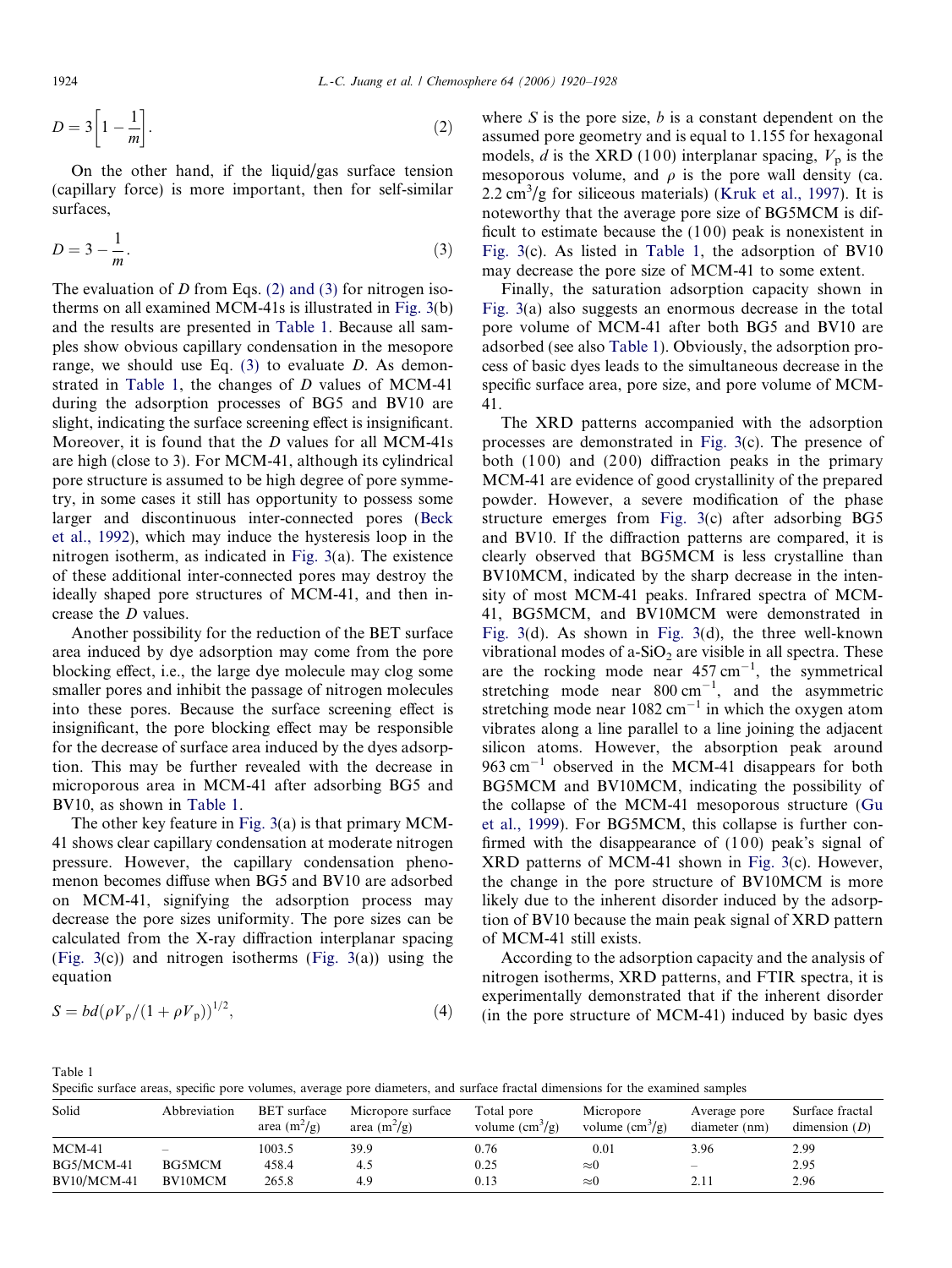is insignificant, MCM-41 may be a good adsorbent for the removal of basic dyes even no chemical modification on MCM-41 is taken.

In follows, the adsorption of BV10 onto MCM-41 with respect to pH, temperature, and contact time is discussed to provide more information about the effects of operation parameters on the basic dyes adsorption onto MCM-41.

# 3.3. The effect of pH on the adsorption of BV10

The pH value of the solution is an important controlling parameter in the adsorption process, as characterized in Fig. 4. It shows that the adsorption capacity of BV10 onto MCM-41 decreases significantly at low  $(2-3)$  and high  $(10-$ 11) pHs. This result indicates that the higher or lower pH will not favor adsorption of the basic dye on MCM-41. Some other effects of pH on dyes and MCM-41 structure should be also considered. For instance, the dyes can be decomposed at acid solution and also the structure of MCM-41 may not be stable at acid solution.

# 3.4. Adsorption isotherms and dynamics of BV10 on MCM-41

BV10 adsorption isotherm data at different temperatures were measured and fitted into the model of Langmuir and Freundlich. The Langmuir equation is applicable to homogeneous adsorption system, while the Freundlich equation is an empirical equation employed to describe heterogeneous systems and is not restricted to the formation of the monolayer.

The well-known Langmuir equation is represented as

$$
\frac{C_{\rm e}}{Q_{\rm e}} = \frac{1}{Q_{\rm max} K_{\rm L}} + \frac{C_{\rm e}}{Q_{\rm max}},\tag{5}
$$

where  $Q_e$  is the equilibrium BV10 concentration on the adsorbent (mg/g),  $C_e$  is the equilibrium BV10 concentration in solution (mg/l),  $Q_{\text{max}}$  is the monolayer capacity of MCM-41 (mg/g), and  $K<sub>L</sub>$  is the Langmuir adsorption con-



Fig. 4. Effect of pH on BV10 adsorption onto MCM-41 at 25 °C and initial concentration 500 mg/l.

stant (l/mg). The Langmuir constant  $K<sub>L</sub>$  is a measure of the affinity between adsorbate and adsorbent and its reciprocal value gives the concentration at which half the maximum adsorption capacity of the adsorbent is reached. A plot of  $C_e/Q_e$  vs  $C_e$  will give a straight line with slope  $1/Q_{\text{max}}$ and intercept  $1/Q_{\text{max}}K_L$  if Langmuir model is held (Ö[zcan](#page-8-0) and Ö[zcan, 2004](#page-8-0)). On the other hand, the Freundlich equation is represented as

$$
Q_{\rm e} = K_{\rm F} C_{\rm e}^{1/n},\tag{6}
$$

where  $K_F$  (1/g) and 1/n are the Freundlich constants corresponding to adsorption capacity and adsorption intensity, respectively ( $O$ zcan and  $O$ zcan, 2004). It is noteworthy that  $1/n < 1$  (>1) corresponds to favorable adsorption (unfavorable adsorption) and to an increase (a decrease) in the adsorption capacity. The plot of  $\ln Q_e$  vs  $\ln C_e$  is employed to generate the intercept  $K_F$  and the slope  $1/n$ . In [Fig. 5,](#page-6-0) both Langmuir and Freundlich model are fitted into the measured adsorption isotherms at different temperatures. The values of  $K_{\text{L}}$ ,  $Q_{\text{max}}$ ,  $K_{\text{F}}$ ,  $1/n$ , and the linear regression correlations for Langmuir  $(r<sub>L</sub><sup>2</sup>)$  and Freundlich  $(r<sub>F</sub><sup>2</sup>)$  are given in [Table 2.](#page-6-0) As listed in [Table 2,](#page-6-0) the coefficients for fitting are  $0.934 < r_L^2 < 0.999$  and  $0.957 < r_F^2 < 0.978$  for Langmuir and Freundlich equation, respectively, indicating that Langmuir model should better describe the BV10 adsorption on the MCM-41, especially at lower adsorption temperatures. This seems to be consistent with the general accepted description of MCM-41, namely, the adsorption sites may be homogeneous distributed. The affinity parameter,  $K_{\text{L}}$ , varies from  $2.89 \times 10^{-3}$  to  $1.91 \times 10^{-2}$  l/mg and its reciprocal value varies from 346.02 to 52.36 mg/l. Both the affinity parameter and its reciprocal value indicate that the BV10 adsorption capacity on MCM-41 is largely perceptible to temperature changes. On the other hand, the values of  $1/n$  are less than 1 at all temperatures, indicative of high adsorption intensity. If the values of  $K_F$  and  $1/n$  are compared at all temperatures studied, it is found that higher values of  $1/n$  and lower values of  $K_F$  are obtained at higher temperatures. These trends show that BV10 possesses higher adsorption capacity at lower temperatures.

The effect of contact time on the amount of BV10 adsorbed onto MCM-41 was measured at the optimum initial concentration and different temperatures. A simple kinetic analysis was performed with the aid of pseudo-second-order equation ([Wang et al., 2004a,b](#page-8-0)). In this equation, the average value of the rate constant  $k$  can be calculated in the form

$$
\frac{\mathrm{d}Q_{\mathrm{t}}}{\mathrm{d}t} = k(Q_{\mathrm{e}} - Q_{\mathrm{t}})^2,\tag{7}
$$

where k is the rate constant, and  $Q_{e}$  and  $Q_{t}$  are the amount of dye adsorbed per unit mass of the adsorbent at equilibrium and time t, respectively. After definite integration by applying the initial conditions  $Q_t = 0$  at  $t = 0$  and  $Q_t = Q_t$ at  $t = t$ , Eq. (7) becomes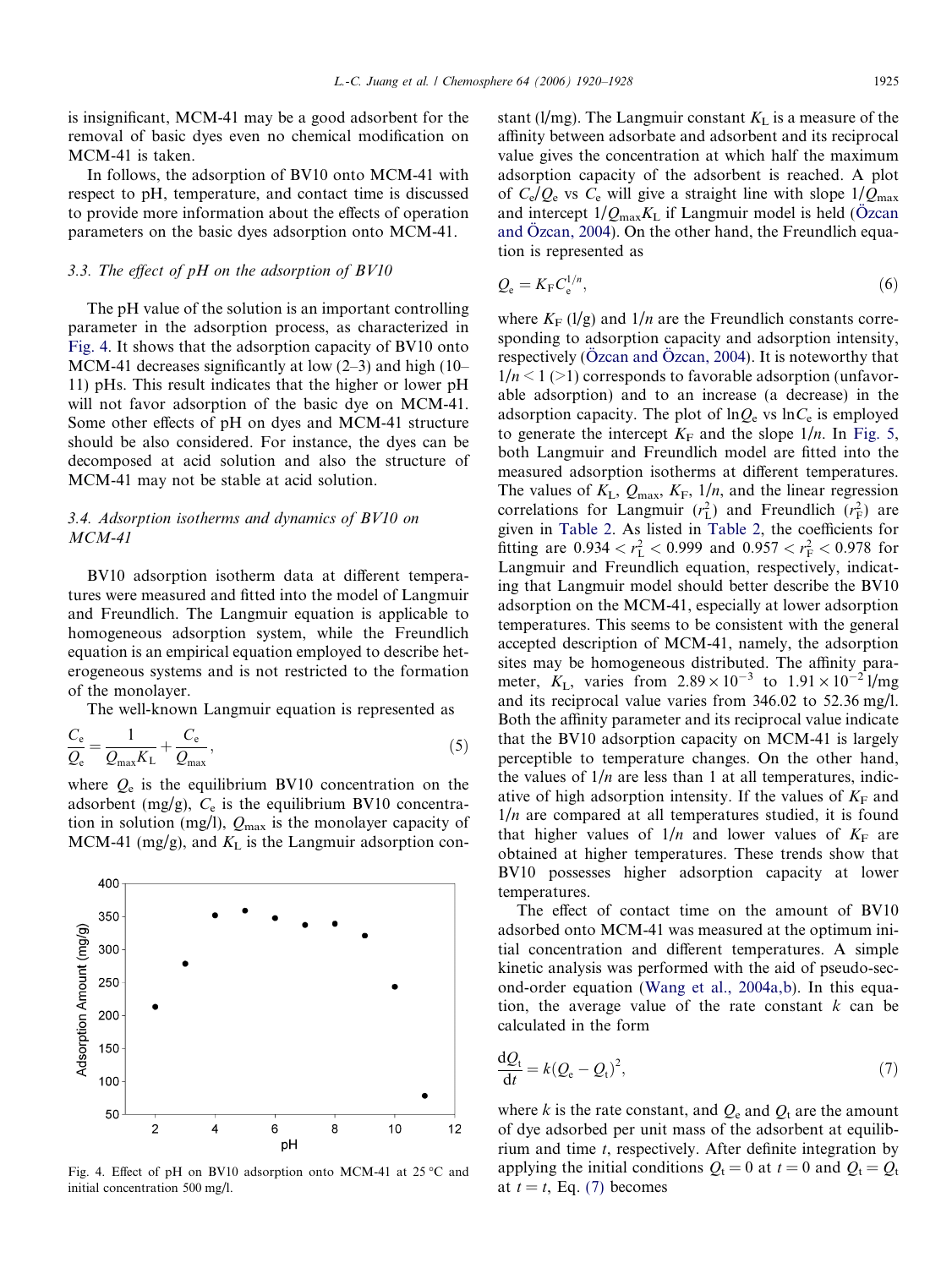<span id="page-6-0"></span>

Fig. 5. Fitting (a) Langmuir and (b) Freundlich model to the adsorption isotherms of BV10 onto MCM-41 at pH 4 and different temperatures.

Table 2 Langmuir and Freundlich isotherm constants for the adsorption of BV10 on MCM-41

| $T({}^{\circ}C)$ | Langmuir                |                       |       | Freundlich |                   |       |
|------------------|-------------------------|-----------------------|-------|------------|-------------------|-------|
|                  | $Q_{\text{max}}$ (mg/g) | $K_{\rm L}$ (l/mg)    |       | 1/n        | $K_{\rm F}$ (l/g) | Îт.   |
| 25               | 547.1                   | $1.91 \times 10^{-2}$ | 0.999 | 0.34       | 67.5              | 0.957 |
| 45               | 462.2                   | $3.70 \times 10^{-3}$ | 0.982 | 0.59       | 7 <sup>1</sup>    | 0.975 |
| 65               | 354.7                   | $2.89 \times 10^{-3}$ | 0.934 | 0.59       | 6.6               | 0.978 |

$$
\frac{t}{Q_{\rm t}} = \frac{1}{kQ_{\rm e}^2} + \frac{1}{Q_{\rm e}}t.\tag{8}
$$

The plot of  $t/Q_t$  vs t gives straight lines. Linear plots of the  $t/Q_t$  vs t in Fig. 6 with linear regression coefficients higher than 0.99 indicates the applicability of this kinetic equation and the pseudo-second nature of the adsorption process of BV10 onto MCM-41. The  $k$  values calculated from these



Fig. 6. The pseudo-second-order kinetics plots for the adsorption of BV10 on MCM-41. Conditions: initial dyes concentration 900 mg/l and pH 4.

plots are  $6.70 \times 10^{-4}$ ,  $2.59 \times 10^{-3}$ ,  $1.66 \times 10^{-2}$  g mg<sup>-1</sup>  $\text{min}^{-1}$  for 25, 45, and 65 °C, respectively. Because the k values have been determined, several thermodynamic parameters including the Arrhenius activation energy  $(E_a)$ , activation free energy change  $(\Delta G^*)$ , activation enthalpy change  $(\Delta H^*)$ , and activation entropy change  $(\Delta S^*)$  can be calculated by using the following equations ([Stumm](#page-8-0) and Morgan, 1996; Özcan and Özcan, 2004),

$$
\ln k = \ln A - \frac{E_{\rm a}}{RT},\tag{9}
$$

$$
k = \frac{k_{\rm B}T}{h}K^*,\tag{10}
$$

$$
\Delta G^* = -RT \ln K^*,\tag{11}
$$

$$
\Delta H^* = E_a - RT,\tag{12}
$$

$$
\Delta S^* = \frac{\Delta H^* - \Delta G^*}{T},\tag{13}
$$

where A is the Arrhenius factor,  $k_B$  and h are Boltzmann's and Planck's constants, respectively,  $R$  is the gas constant, and  $K^*$  is the equilibrium constant at temperature T. A linear plot of lnk vs  $1/T$  for the adsorption of BV10 onto MCM-41 is constructed to generate the  $E_a$  value from the slope. The result obtained is  $66.9 \text{ kJ} \text{ mol}^{-1}$  with a linear regression coefficient 0.98. Moreover, the values of  $\Delta G^*$ ,  $\Delta H^*$ , and  $\Delta S^*$  are 84.1 (86.4, 86.7) kJ mol<sup>-1</sup>, 64.4 (64.2, 64.1) kJ mol<sup>-1</sup>, and  $-66.1$  ( $-69.5$ ,  $-67.0$ ) J K<sup>-1</sup> mol<sup>-1</sup> at 25 (45, 65) °C, respectively. For comparison, these thermodynamic parameters are also estimated for BV10 adsorption on both Ca-Mont and activated carbon at conditions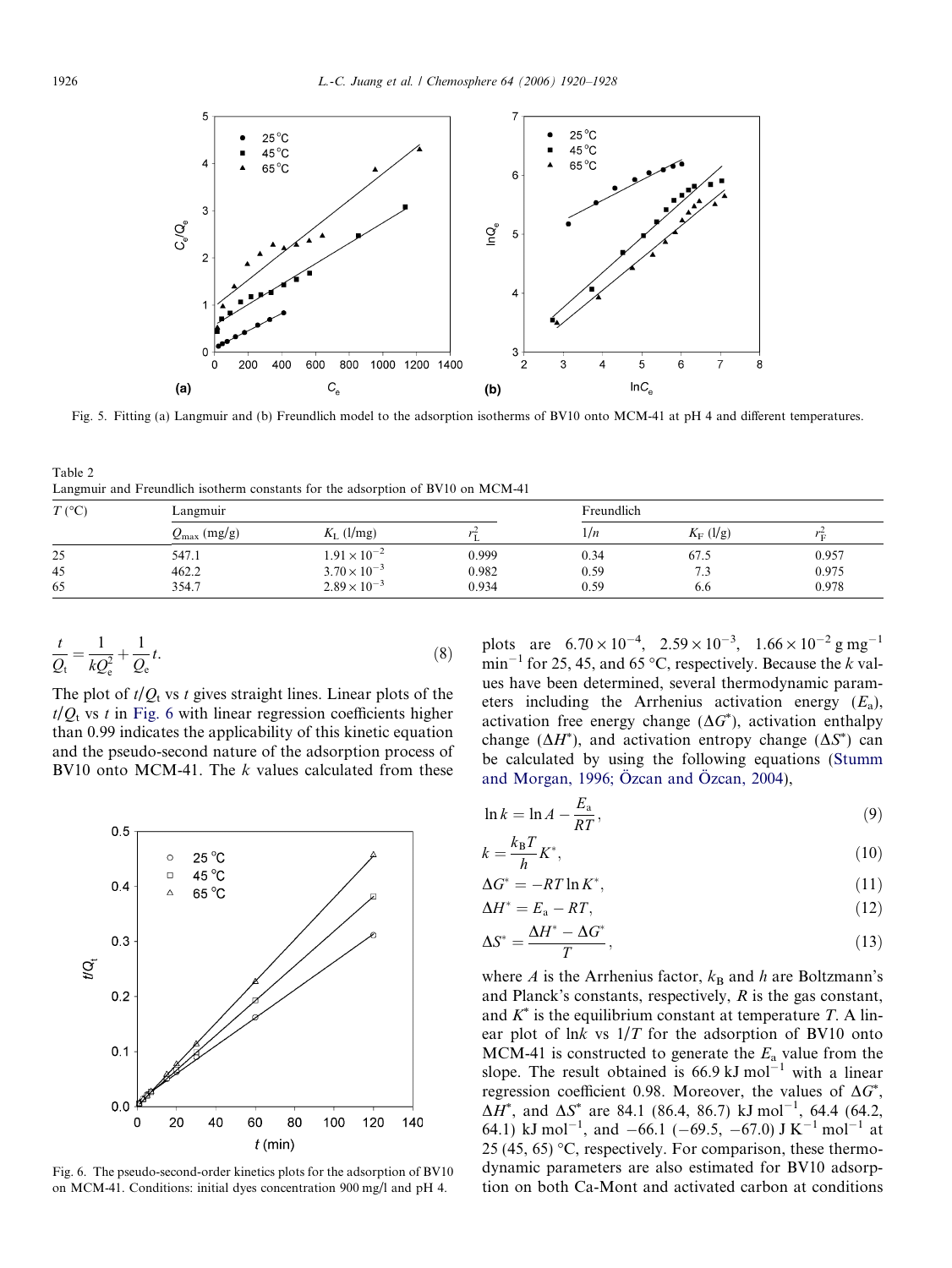<span id="page-7-0"></span>of initial BV10 concentration 900 mg/l and pH 4. The values of  $\Delta G^*$ ,  $\Delta H^*$ , and  $\Delta S^*$  at 25 (45, 65) °C for BV10/Ca-Mont and BV10/activated carbon are 84.8 (90.1, 96.0) kJ mol<sup>-1</sup>, 2.6 (2.5, 2.3) kJ mol<sup>-1</sup>, and  $-275.9$  ( $-275.7$ ,  $-277.0$ ) J K<sup>-1</sup> mol<sup>-1</sup> as well as 80.1 (86.1, 90.2) kJ mol<sup>-1</sup>, 4.9 (4.7, 4.6) kJ mol<sup>-1</sup>, and  $-252.4$  ( $-256.0$ ,  $-253.3$ )  $J K^{-1}$  mol<sup>-1</sup>, respectively.

The slight high  $\Delta H^*$  values for BV10/MCM-41 give a clear evidence that the interactions between BV10 and the surface hydroxyl groups of MCM-41 may be strong. On the other hand, the positive values of  $E_a$ ,  $\Delta G^*$ , and  $\Delta H^*$ indicate the presence of an energy barrier in the adsorption process. The positive values for these parameters are quite common because the activated complex in the transition state is in an excited form. The negative values of  $\Delta S^*$  suggest decreased randomness at the solid/solution interface and no significant changes occur in the internal structure of the adsorbent through the adsorption of BV10 onto MCM-41.

## 4. Conclusions

This study examined the possible effects of interaction between large dye molecules and MCM-41 on the pore structure of MCM-41 and the potential of MCM-41 for the removal of basic dyes. The adsorption capacity of BG5 and BV10 on MCM-41 was first measured and the changes in surface characteristics and pore structure of MCM-41 during the adsorption processes were then characterized with the analysis of the nitrogen isotherms, the XRD patterns, and the FTIR spectra. It was found that the adsorption capacity for the two dyes was very distinct although their molecular sizes were similar. The analysis of nitrogen isotherms indicated that dyes adsorption might result in a significant decrease in the specific surface area, pore volume, and pore size of MCM-41. Moreover, both the decrease in the  $(100)$  peak's signal of XRD patterns and the disappearance of absorption peak near  $963 \text{ cm}^{-1}$ in the FTIR spectra were observed for both dyes adsorption. For adsorbing BV10, the decrease in the crystallinity may be ascribed to the inherent disorder introduced by the adsorption process, but for adsorbing BG5, the decrease was more likely due to the collapse in the pore structure of MCM-41. It was concluded that although MCM-41 might be a good adsorbent for the removal of basic dye pollutants from effluents, the effects of the interaction between large dyes and surface hydroxyl groups of MCM-41 on the pore structure stability of MCM-41 must be considered because it might induce a sharp decrease in the adsorption capacity. With respect to the effects of pH, contact time, and temperature on BV10 adsorption onto MCM-41, it was found that the higher or lower pH will not favor BV10 adsorption onto MCM-41. Moreover, the Langmuir model was found to provide better description for the adsorption of BV10 on MCM-41 than the Freundlich model. On the other hand, the adsorption kinetics data could be well described with the pseudo-second-order kinetics model. The activation parameters could be evaluated with the pseudo-second-order rate constants. The slight high values of  $\Delta H^*$  confirmed the strong interaction between large BV10 molecule and the surface hydroxyl groups of MCM-41.

# Acknowledgements

The work was supported by Grants NSC92-2211-E-238- 004 and NSC94-2211-E-238-001 of National Science Council (Taiwan, ROC).

#### References

- Aronson, B.J., Blanford, C.F., Stein, A., 1997. Solution-phase grafting of titanium dioxide onto the pore surface of mesoporous silicates: synthesis and structural characterization. Chem. Mater. 9, 2842– 2851.
- Beck, J.S., Vartuli, C., Roth, W.J., Leonowicz, M.E., Kresge, C.T., Scmmitt, K.D., Chu, C.T.-W., Olson, D.H., Sheppard, E.W., McCullen, S.B., Higgins, J.B., Schlenker, J.L., 1992. A new family of mesoporous molecular sieves prepared with liquid crystal templates. J. Am. Chem. Soc. 114, 10834–10843.
- Choma, J., Jaroniec, M., Burakiewicz-Mortka, W., Kloske, M., 2001. Critical appraisal of classical methods for determination of mesopore size distributions of MCM-41 materials. Appl. Surf. Sci. 196, 216– 223.
- Choudhary, V.R., Mantri, K., 2000. Temperature programmed desorption of toluene, p-xylene, mesitylene and naphthalene on mesoporous high silica MCM-41 for characterizing its surface properties and measuring heats of adsorption. Micropor. Mesopor. Mater. 40, 127– 133.
- Corma, A., 1997. From microporous to mesoporous molecular sieve materials and their use in catalysis. Chem. Rev. 97, 2373–2419.
- Dentel, S.K., Jamrah, A.I., Sparks, D.L., 1998. Sorption and cosorption of 1,2,4-trichlorobenzene and tannic acid by organo-clays. Water Res. 32, 3689–3697.
- Ghiaci, M., Abbaspur, A., Kia, R., Seyedeyn-Azad, F., 2004. Equilibrium isotherm studies for the sorption of benzene, toluene, and phenol onto organo-zeolites and as-synthesized MCM-41. Sep. Purif. Technol. 40, 217–229.
- Gu, G., Ong, P.P., Chu, C., 1999. Thermal stability of mesoporous silica molecular sieve. J. Phys. Chem. Solids 60, 943–947.
- Hansen, E.W., Courivaud, F., Karlsson, A., Kolboe, S., Stöcker, M., 1998. Effect of pore dimension and pore surface hydrophobicity on the diffusion of n-hexane confined in mesoporous MCM-41 probed by NMR-a preliminary investigation. Micropor. Mesopor. Mater. 22, 309–320.
- Ho, K.Y., McKay, G., Yeung, K.L., 2003. Selective adsorbents from ordered mesoporous silica. Langmuir 19, 3019–3024.
- Hu, X., Qiao, S., Zhao, X.S., Lu, G.Q., 2001. Adsorption of benzene in ink-bottle like MCM-41. Ind. Eng. Chem. Res. 40, 862–867.
- Kaewprasit, C., Hequet, E., Abidi, N., Gourlot, J.P., 1998. Application of methylene blue adsorption to cotton fiber specific surface area measurement: part I. methodology. J. Cotton Sci. 2, 164–173.
- Koh, S.M., Dixon, J.B., 2001. Preparation and application of organominerals as sorbents of phenol, benzene and toluene. Appl. Clay Sci. 18, 111–122.
- Kruk, M., Jaroniec, M., Sayari, A., 1997. Structural and surface properties of siliceous and titanium-modified HMS molecular sieves. Mesopor. Mater. 9, 173–182.
- Lee, C.K., 2001. Effect of heating on the surface roughness and pore connectivity of  $TiO<sub>2</sub>$ : fractal and percolation analysis. J. Chem. Eng. Jpn. 34, 724–730.